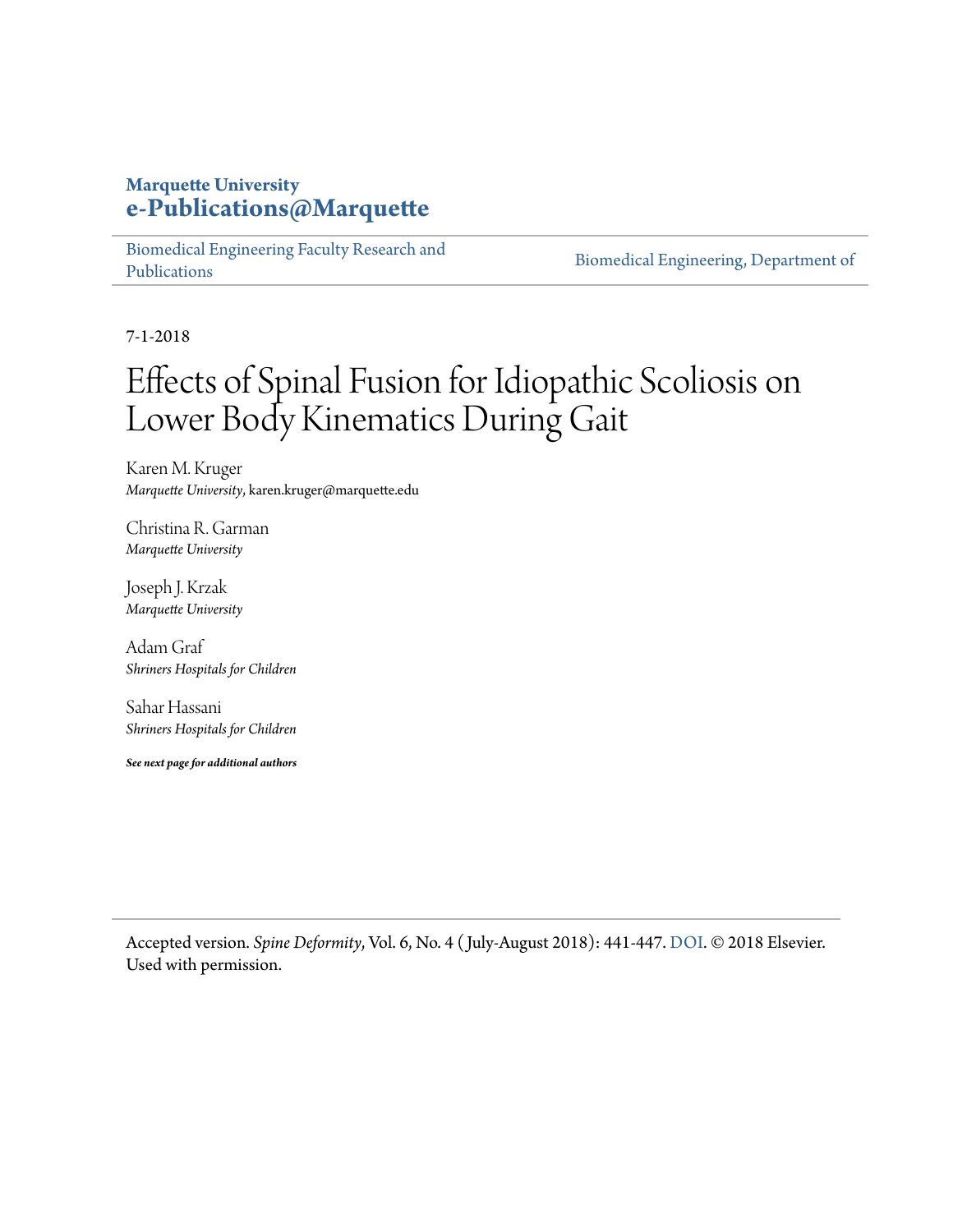#### **Authors**

Karen M. Kruger, Christina R. Garman, Joseph J. Krzak, Adam Graf, Sahar Hassani, Sergey Tarima, Peter F. Sturm, Kim W. Hammerberg, Purnendu Gupta, and Gerald F. Harris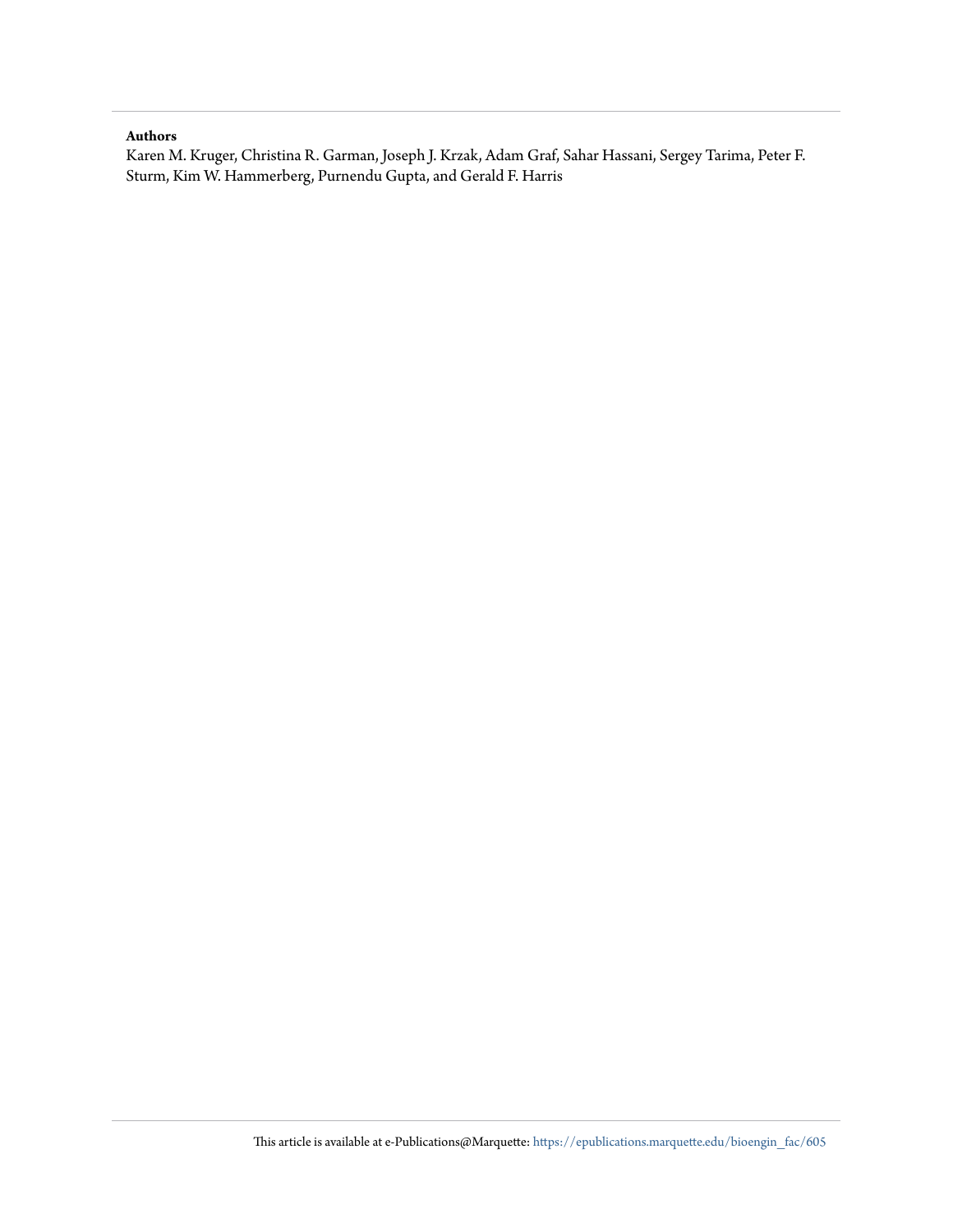#### **Marquette University**

### **e-Publications@Marquette**

### *Biomedical Engineering Faculty Research and Publications/College of Engineering*

*This paper is NOT THE PUBLISHED VERSION;* **but the author's final, peer-reviewed manuscript.** The published version may be accessed by following the link in th citation below.

*Spine Deformity*, Vol. 6, No. 4 (July-August 2018): 441-447. [DOI.](https://doi.org/10.1016/j.jspd.2017.12.008) This article is © Elsevier and permission has been granted for this version to appear in [e-Publications@Marquette.](http://epublications.marquette.edu/) Elsevier does not grant permission for this article to be further copied/distributed or hosted elsewhere without the express permission from Elsevier.

# Effects of Spinal Fusion for Idiopathic Scoliosis on Lower Body Kinematics During Gait\*

#### Karen M. Kruger

Orthopaedic & Rehabilitation Engineering Center, Marquette University, Milwaukee, WI

#### Christina M.R. Garman

Orthopaedic & Rehabilitation Engineering Center, Marquette University, Milwaukee, WI

#### Joseph J. Krzak

Orthopaedic & Rehabilitation Engineering Center, Marquette University, Milwaukee, WI Motion Analysis Laboratory, Shriners Hospitals for Children, Chicago, IL College of Health Sciences, Midwestern University, Downers Grove, IL

#### Adam Graf

Orthopaedic & Rehabilitation Engineering Center, Marquette University, Milwaukee, WI Motion Analysis Laboratory, Shriners Hospitals for Children, Chicago, IL

#### Sahar Hassani

Motion Analysis Laboratory, Shriners Hospitals for Children, Chicago, IL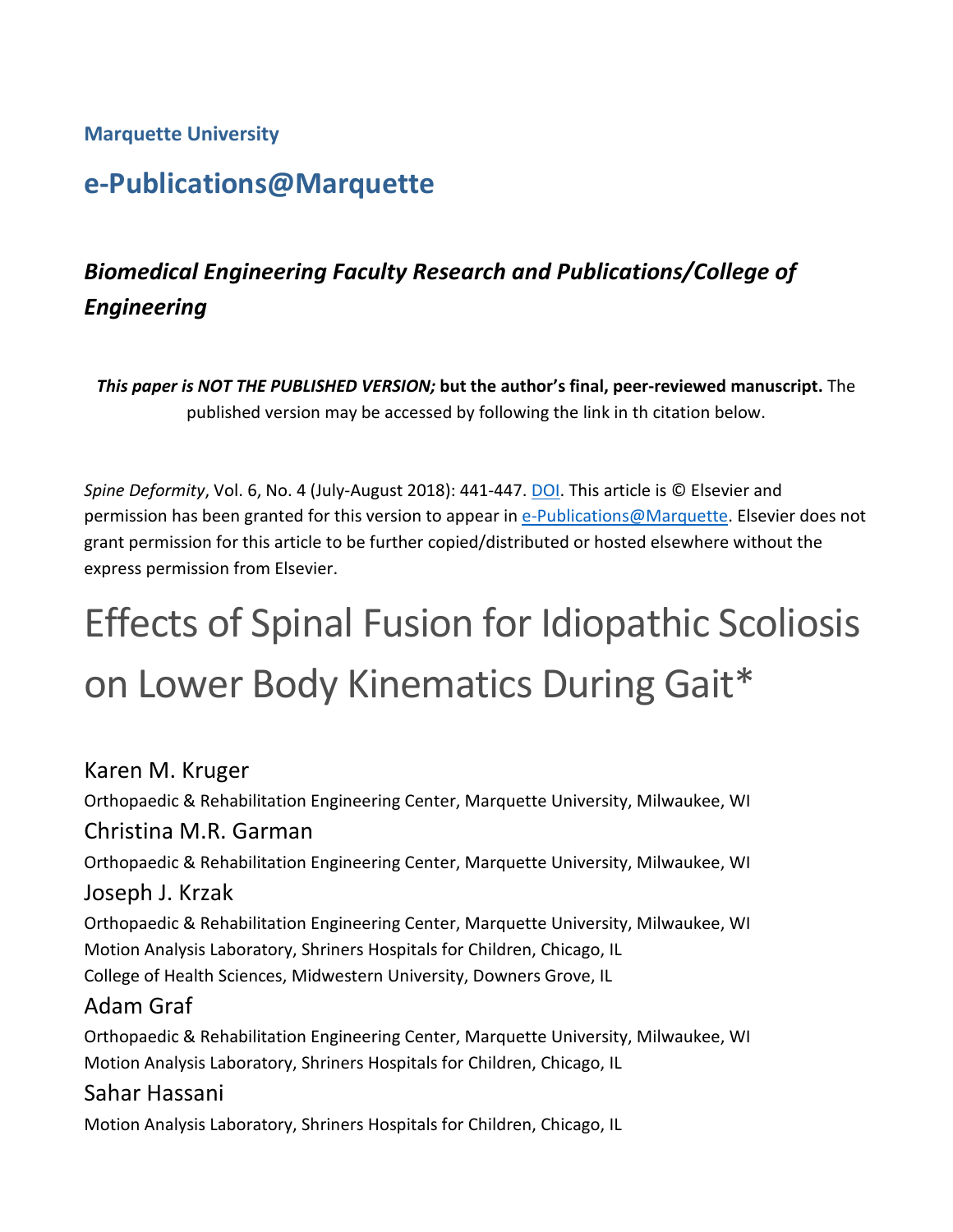#### Sergey Tarima

Division of Biostatistics, Medical College of Wisconsin, Milwaukee, WI

#### Peter F. Sturm

Division of Orthopaedic Surgery, Cincinnati Children's Hospital Medical Center, Cincinnati, OH

#### Kim W. Hammerberg

Motion Analysis Laboratory, Shriners Hospitals for Children, Chicago, IL

#### Purnendu Gupta

Motion Analysis Laboratory, Shriners Hospitals for Children, Chicago, IL

#### Gerald F. Harris

Orthopaedic & Rehabilitation Engineering Center, Marquette University, Milwaukee, WI Motion Analysis Laboratory, Shriners Hospitals for Children, Chicago, IL

#### Abstract

#### **Objectives**

The purpose of this study was to compare gait among patients with [scoliosis](https://www.sciencedirect.com/topics/medicine-and-dentistry/scoliosis) undergoing posterior spinal [fusion](https://www.sciencedirect.com/topics/medicine-and-dentistry/spinal-fusion) and instrumentation (PSFI) to typically developing subjects and determine if the location of the lowest instrumented [vertebra](https://www.sciencedirect.com/topics/medicine-and-dentistry/vertebra) impacted results.

#### Summary of Background Data

PSFI is the standard of care for correcting [spine deformities,](https://www.sciencedirect.com/topics/medicine-and-dentistry/spine-malformation) allowing the preservation of [body equilibrium](https://www.sciencedirect.com/topics/medicine-and-dentistry/body-equilibrium) while maintaining as many mobile spinal segments as possible. The effect of surgery on joint motion distal to the spine must also be considered. Very few studies have addressed the effect of PSFI on activities such as walking and even fewer address how surgical choice of the lowest instrumented vertebra (LIV) influences possible motion reduction.

#### Methods

Individuals with scoliosis undergoing PSFI (n = 38) completed gait analysis preoperatively and at postoperative years 1 and 2 along with a control group (n = 24). Comparisons were made with the control group at each time point and between patients fused at L2 and above (L2+) versus L3 and below (L3–).

#### Results

The kinematic results of the AIS group showed some differences when compared to the Control Group, most notably decreased range of motion (ROM) in [pelvic tilt](https://www.sciencedirect.com/topics/medicine-and-dentistry/pelvic-tilt) and trunk lateral bending. When comparing the LIV groups, only minor differences were observed, and the results showed decreased coronal trunk and [pelvis](https://www.sciencedirect.com/topics/medicine-and-dentistry/pelvis) ROM at the one-year visit and decreased hip rotation ROM at the two-year visit in the L3– group.

#### Conclusions

Patients with AIS showed decreased ROM preoperatively with further decreases postoperatively. These changes remained relatively consistent following the two-year visit, indicating that most kinematic changes occurred in the first year following surgery. Limited functional differences between the two LIV groups may be due to the lack of full ROM used during normal gait, and future work could address tasks that use greater ROM.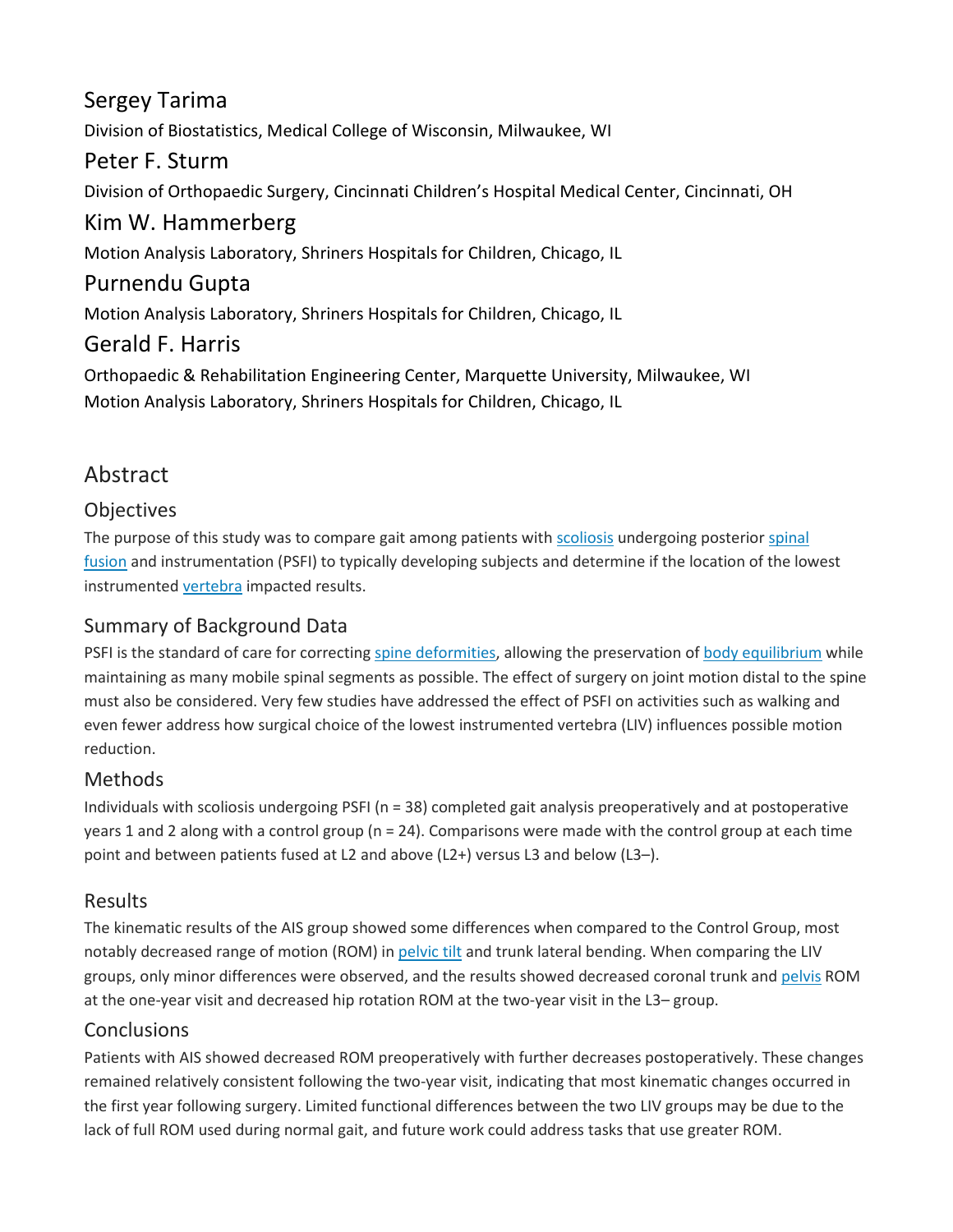#### Keywords

Adolescent idiopathic scoliosis, Posterior spinal fusion, Gait, Lowest instrumented vertebra, Kinematics

#### Introduction

[Scoliosis](https://www.sciencedirect.com/topics/medicine-and-dentistry/scoliosis) is the most common orthopaedic disorder among children and adolescents and the 3D deformation of the spine changes the mechanics of the whole body. Posterior [spinal fusion](https://www.sciencedirect.com/topics/medicine-and-dentistry/spinal-fusion) and instrumentation (PSFI) is the standard of care for correcting [spine deformities](https://www.sciencedirect.com/topics/medicine-and-dentistry/spine-malformation) in individuals with [adolescent idiopathic scoliosis](https://www.sciencedirect.com/topics/medicine-and-dentistry/adolescent-idiopathic-scoliosis) (AIS), allowing the preservation of [body equilibrium](https://www.sciencedirect.com/topics/medicine-and-dentistry/body-equilibrium) while maintaining as many mobile spinal segments as possible  $[1]$ ,  $[2]$ . The effect of surgery on body shape, pain, and decompensation phenomenon has been well documented  $[3]$ ; however, there is still uncertainty on how AIS and subsequent spinal fusion to varying levels affects functional outcomes such as walking, particularly in segments other than the trunk.

Standing coronal and sagittal radiographs are the standard means of preoperative analysis and postoperative assessment of surgical results of spinal fusion  $[4]$ ; however, this static assessment does not address the associated changes in functionality that may occur following fusion. Changes to trunk mobility have been measured via dynamic assessment following this procedure  $[5]$ . To date, there is not sufficient robust evidence to judge the influence of scoliosis deformity on kinematic parameters during walking [\[6\].](https://www.sciencedirect.com/science/article/pii/S2212134X17304471?via%3Dihub#bib6)

Gait analysis was first used to define normal spinal and [pelvis](https://www.sciencedirect.com/topics/medicine-and-dentistry/pelvis) motion by Thurston and Harris in 1976 [\[7\].](https://www.sciencedirect.com/science/article/pii/S2212134X17304471?via%3Dihub#bib7) In a gait analysis of the head, trunk, and pelvis, Kramers–de Quervain et al. observed significant asymmetry in the trunk's [rotational behavior](https://www.sciencedirect.com/topics/medicine-and-dentistry/circling-behavior) in the transverse plane during double limb stance in 10 females with AIS whereas head and pelvic rotation followed a symmetric pattern [\[8\].](https://www.sciencedirect.com/science/article/pii/S2212134X17304471?via%3Dihub#bib8) While several investigators have studied gait following spinal fusion in scoliosis  $[9]$ ,  $[10]$ ,  $[11]$ , it is not clear if trunk and lower extremity kinematics are impacted in follow-ups beyond the first year postoperatively. Past work has shown individuals with AIS to have decreased pelvic, hip, and knee ranges of motion during gait compared to healthy, control subjects, although the restriction of motion was relatively small  $[12]$ . Following surgery, the spine has been shown to become stiffer with decreased spinal range of motion (ROM) [\[9\].](https://www.sciencedirect.com/science/article/pii/S2212134X17304471?via%3Dihub#bib9) Short-term follow-ups post spinal fusion have shown slight increases to pelvic and hip frontal motion  $[11]$ ; however, the longer-term effects of surgery on lower body gait kinematics are still unclear.

Even fewer clinical studies address how surgical choice of the lowest instrumented [vertebra](https://www.sciencedirect.com/topics/medicine-and-dentistry/vertebra) (LIV) influences possible reductions in motion. The lowest level to fuse the vertebra is a continued topic of clinical debate and a majority of the work addressing LIV has focused on trunk motions. Appropriate selection of the LIV is crucial to ensure positive outcomes after surgical management of patients with AIS. Failure to do so can lead to curve decompensation and "adding on" of additional vertebrae to the deformity [\[13\].](https://www.sciencedirect.com/science/article/pii/S2212134X17304471?via%3Dihub#bib13) Because of the mobility of the [lumbar spine](https://www.sciencedirect.com/topics/medicine-and-dentistry/lumbar-spine) and the propensity for symptomatic degeneration, selection of the optimal LIV is believed to play a significant role in the ultimate clinical outcome of the patient. The concept of "saving a level" by stopping the fusion short must be weighed against the potential to leave an undercorrected or unbalanced spine [\[14\].](https://www.sciencedirect.com/science/article/pii/S2212134X17304471?via%3Dihub#bib14) Although several publications have described the contribution of LIV to trunk mobility [\[5\]](https://www.sciencedirect.com/science/article/pii/S2212134X17304471?via%3Dihub#bib5) and volitional weight shifting [\[15\],](https://www.sciencedirect.com/science/article/pii/S2212134X17304471?via%3Dihub#bib15) no studies have compared gait outcomes between varying LIV.

The goal of PSFI surgery is the preservation of body equilibrium while maintaining as many mobile spinal segments as possible. Ultimately, the purpose of this study was to (1) compare pre-, one-year, and two-year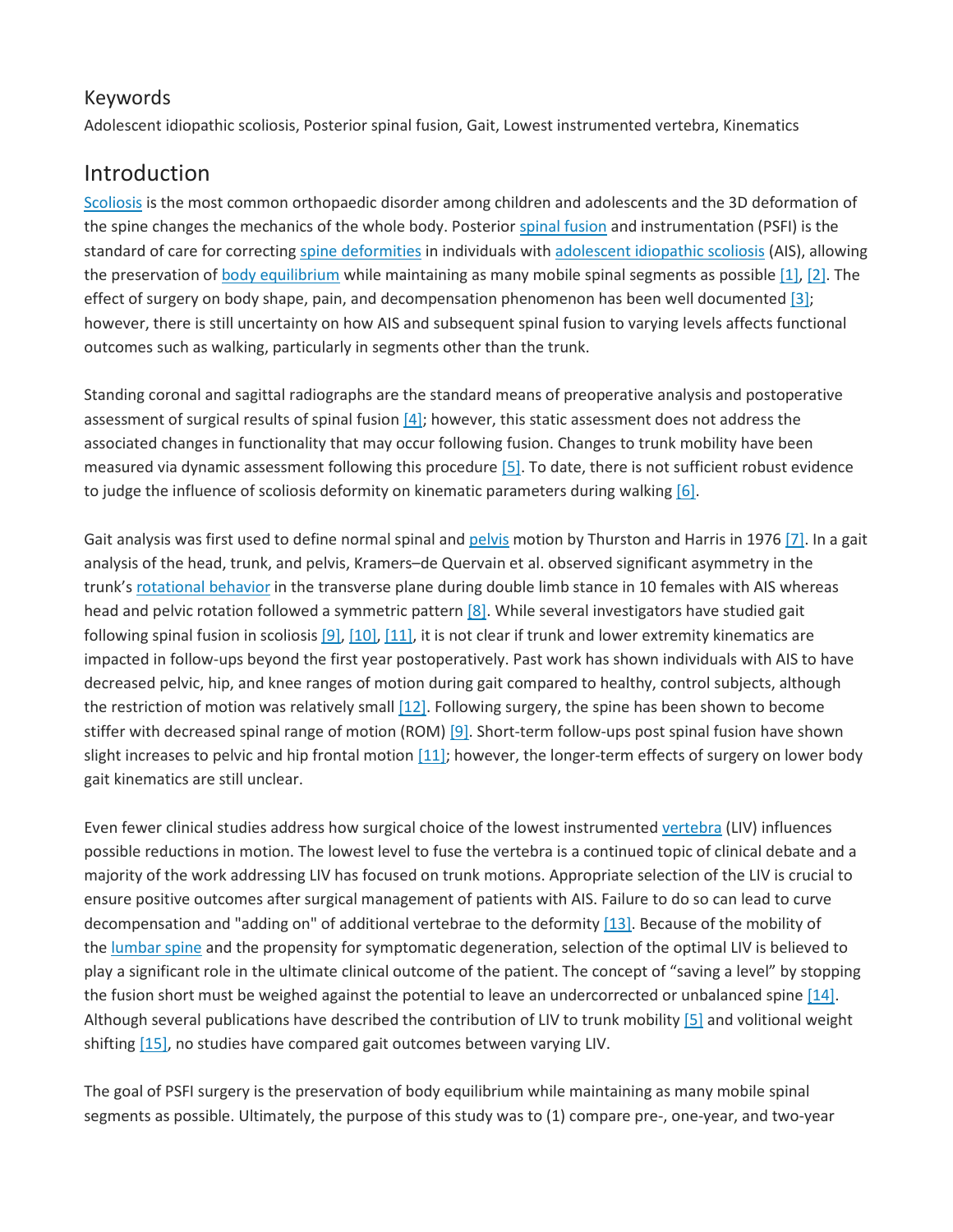postsurgery conditions among patients with scoliosis undergoing PSFI to assess effects on temporospatial and trunk and lower body kinematics during gait compared to typically developing subjects and (2) determine if the location of the LIV had any impact on the results. We hypothesized that the spinal fusion would result in stiffer gait (as measured by joint ROM) and that individuals with PSFI to more distal LIV (L3 and below) would experience more joint stiffening during gait.

#### Materials and Methods

This was a [prospective study](https://www.sciencedirect.com/topics/medicine-and-dentistry/prospective-study) performed on 38 individuals with AIS (5 males, 33 females, age 15.0 ± 2.1 years) undergoing PSFI [\(Table](https://www.sciencedirect.com/science/article/pii/S2212134X17304471?via%3Dihub#tbl1) 1). The AIS Group consisted of a sample of convenience between October 2007 and August 2012 at a single specialized pediatric orthopaedic institution (*Figure 1*). A consecutive series of 120 patients had a PSFI, of which 38 patients agreed to participate in the AIS Group. The average age at the time of the PSFI was 15.0 years ± 2.1 years. Participants were excluded if they required fusion outside T12 through L4. None of the participants had an L5 [vertebra](https://www.sciencedirect.com/topics/medicine-and-dentistry/vertebra) above the intercrestal line or L5 sacralization. Because of safety concerns, participants were excluded if they could not walk/stand independently. Patient demographics are defined in [Table](https://www.sciencedirect.com/science/article/pii/S2212134X17304471?via%3Dihub#tbl1) 1. The LIV was determined by the operating surgeon using the standing radiograph, intersection of the center sacral vertical line, and correction of the LIV on [traction](https://www.sciencedirect.com/topics/medicine-and-dentistry/traction-therapy) and bending films. The goal was to have the LIV centralized, horizontalized, and neutralized postoperatively.

| Study          | <b>Fusion levels</b> | Sex    | Age  | Weigh  | Height | Lenke | LIV   | Cobb        |                |              |
|----------------|----------------------|--------|------|--------|--------|-------|-------|-------------|----------------|--------------|
| no.            |                      |        |      | t (kg) | (cm)   | class | group | angle $(°)$ |                |              |
|                |                      |        |      |        |        |       |       | Preoperat   | Postopera      | Postopera    |
|                |                      |        |      |        |        |       |       | ive         | tive 1-        | tive 2-      |
|                |                      |        |      |        |        |       |       |             | year           | year         |
| 4              | $T3-T12$             | Female | 13.5 | 62.6   | 168.9  | 1(C)  | $L2+$ | 53          | 25             | 18           |
| 5              | $T2-T12$             | Female | 18.3 | 54.0   | 162.6  | 4(C)  | $L2+$ | 46          | 24             | 24           |
| $10\,$         | $T2-L2$              | Female | 10.6 | 28.1   | 134.6  | 1(C)  | $L2+$ | 51          | 16             | 13           |
| 12             | $T2-L2$              | Female | 14.2 | 37.7   | 156.9  | 4(C)  | $L2+$ | 74          | 30             | 31           |
| 15             | $T3-L1$              | Female | 14.7 | 54.5   | 162.5  | 3(B)  | $L2+$ | 40          | 25             | 23           |
| 19             | $T3-L2$              | Male   | 16.8 | 80.9   | 175.5  | 2(B)  | $L2+$ | 50          | 27             | 33           |
| 20             | $T2-L2$              | Male   | 15.5 | 84.5   | 175.0  | 5(C)  | $L2+$ | 54          | 22             | 25           |
| 21             | $T4-L1$              | Female | 14.6 | 52.3   | 157.0  | 1(C)  | $L2+$ | 40          | 10             | 14           |
| 26             | $T4-T12$             | Female | 14.8 | 45.4   | 160.0  | 2(B)  | $L2+$ | 57          | 32             | 33           |
| 27             | $T2-L1$              | Female | 17.4 | 57.2   | 165.1  | 3(C)  | $L2+$ | 46          | 8              | 13           |
| 29             | $T3-L1$              | Female | 13.0 | 55.0   | 165.0  | 3(C)  | $L2+$ | 59          | 18             | 22           |
| 30             | $T3-T12$             | Female | 18.8 | 61.6   | 165.6  | 3(C)  | $L2+$ | 41          | 30             | n/a          |
| 32             | $T3-T12$             | Female | 12.0 | 63.6   | 158.7  | 3(C)  | $L2+$ | 50          | 29             | 19           |
| 34             | $T3-L2$              | Female | 16.9 | 55.5   | 154.0  | 1(C)  | $L2+$ | 55          | 17             | 14           |
| $\mathbf{1}$   | $T11-L3$             | Female | 15.8 | 71.1   | 103.2  | 6(B)  | $L3-$ | 47          | 25             | 28           |
| $\overline{2}$ | $T3-L3$              | Female | 13.0 | 45.0   | 154.0  | 5(C)  | $L3-$ | 58          | $\overline{2}$ | $\mathbf{1}$ |
| $\overline{3}$ | $T4-L3$              | Female | 14.7 | 53.2   | 165.74 | 6(C)  | $L3-$ | 52          | 26             | 19           |
| 6              | $T3-L4$              | Female | 13.2 | 60.5   | 170.0  | 6(C)  | $L3-$ | 49          | 24             | 22           |
| $\overline{7}$ | $T3-L3$              | Male   | 15.9 | 64.1   | 167.0  | 3(C)  | $L3-$ | 80          | 27             | 31           |
| 8              | $T3-L3$              | Female | 15.4 | 89.7   | 165.0  | 2(C)  | $L3-$ | 55          | 31             | 32           |
| 9              | $T2-L4$              | Female | 19.9 | 46.4   | 157.5  | 1(C)  | $L3-$ | 76          | 33             | n/a          |

Table 1. Patient demographics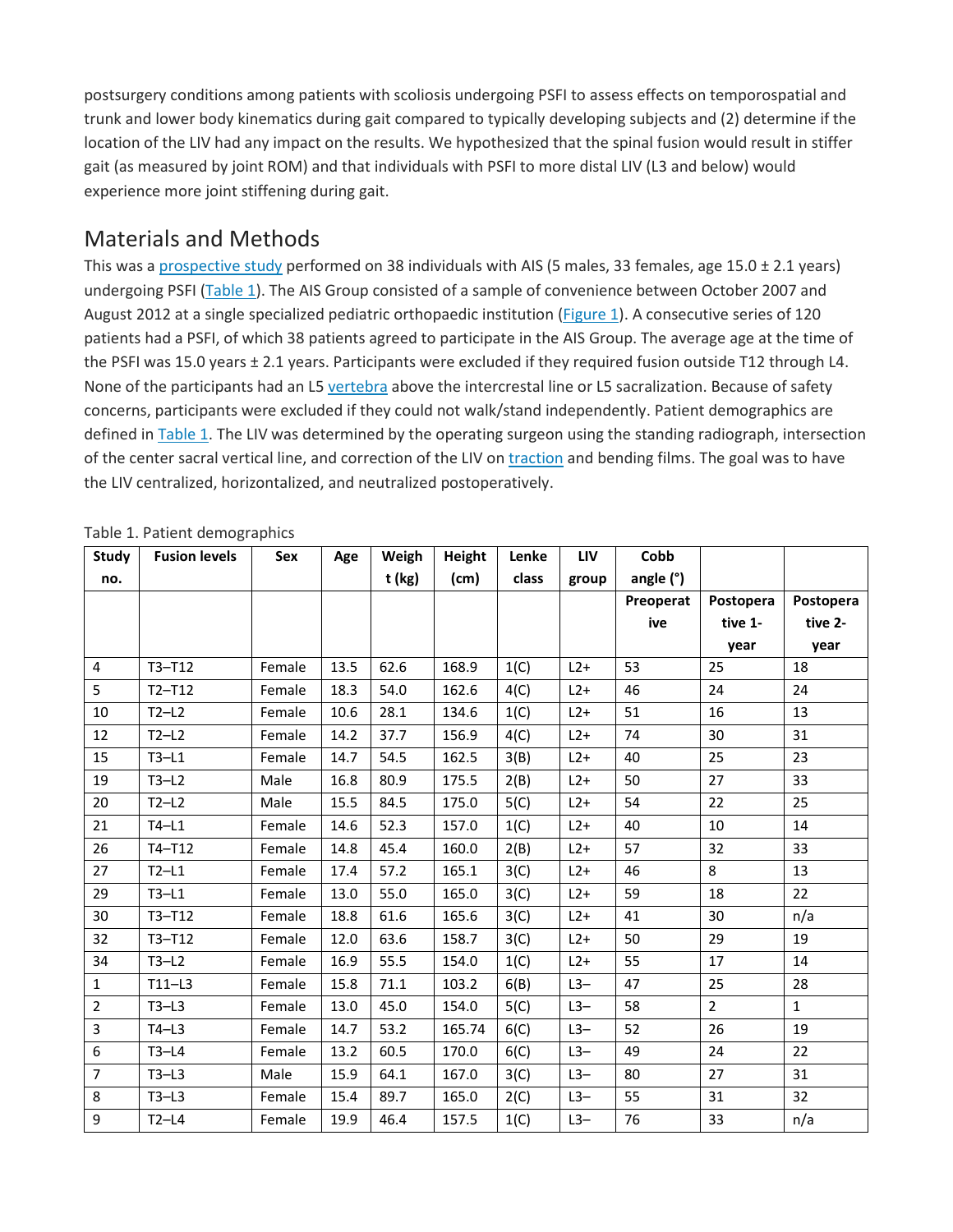| 11 | $T3-L3$   | Male   | 16.2 | 53.2 | 166.4 | 3(C) | $L3-$ | 69 | 37 | 34 |
|----|-----------|--------|------|------|-------|------|-------|----|----|----|
| 13 | $T3-L3$   | Female | 17.8 | 50.3 | 157.5 | 1(C) | $L3-$ | 55 | 16 | 19 |
| 14 | $T10-L3$  | Female | 15.1 | 52.3 | 170.2 | 5(C) | $L3-$ | 40 | 32 | 36 |
| 16 | $T2-L3$   | Male   | 15.0 | 50.9 | 152.5 | 1(C) | $L3-$ | 97 | 12 | 10 |
| 17 | $T4-L4$   | Female | 11.9 | 65.9 | 161.9 | 3(C) | $L3-$ | 60 | 14 | 14 |
| 18 | T4-L4     | Female | 15.6 | 65.0 | 160.0 | 6(C) | $L3-$ | 50 | 16 | 12 |
| 22 | $T3-L3$   | Female | 12.3 | 47.7 | 155.0 | 1(C) | $L3-$ | 39 | 19 | 29 |
| 23 | $T2-L3$   | Female | 15.0 | 44.5 | 155.0 | 2(C) | $L3-$ | 46 | 26 | 27 |
| 24 | $T2 - L3$ | Female | 12.8 | 34.8 | 143.0 | 6(C) | $L3-$ | 52 | 25 | 24 |
| 25 | $T2-L4$   | Female | 13.1 | 56.6 | 159.0 | 3(C) | $L3-$ | 74 | 24 | 35 |
| 28 | T4-L4     | Female | 17.4 | 54.1 | 176.0 | 3(C) | $L3-$ | 52 | 21 | 21 |
| 31 | $T2-L4$   | Female | 16.5 | 71.3 | 170.0 | 2(C) | $L3-$ | 66 | 26 | 26 |
| 33 | $T3-L4$   | Female | 14.2 | 50.0 | 164.0 | 3(C) | $L3-$ | 59 | 27 | 25 |
| 35 | $T3-L4$   | Female | 12.9 | 44.5 | 142.0 | 6(C) | $L3-$ | 71 | 13 | 21 |
| 36 | $T3-L4$   | Female | 15.7 | 53.6 | 160.0 | 3(C) | $L3-$ | 59 | 22 | 25 |
| 37 | $T3-L4$   | Female | 12.7 | 61.7 | 167.0 | 2(C) | $L3-$ | 52 | 24 | 19 |
| 38 | $T4-L4$   | Female | 16.8 | 52.7 | 164.4 | 6(C) | $L3-$ | 50 | 21 | 13 |



Fig. 1. Study design.

Gait analysis was performed on all patients preoperatively and at postoperative years 1 (mean, 1.15 years; range, 0.8–1.5 years) and 2 (mean, 2.2 years; range, 1.8–3.4 years). All participants freely consented in accordance with an institutionally approved IRB protocol. This group was split into two subgroups, L2+ (fusions to L2 and above, 14 subjects) and L3– (fusions to L3 and below, 24 subjects), to evaluate the effect of LIV on trunk and lower extremity gait.

Gait data were collected at 120 Hz using a passive marker 14 camera (MX model) motion capture system (Vicon; Oxford Metrics, Oxford, UK) on a 10-m walkway. Reflective spherical markers were placed at anatomical landmarks on the subject's [pelvis](https://www.sciencedirect.com/topics/medicine-and-dentistry/pelvis) and lower limbs in accordance with the validated [Vicon](https://www.sciencedirect.com/topics/medicine-and-dentistry/ascorbic-acid) Plug-in-Gait Model [\(Figure](https://www.sciencedirect.com/science/article/pii/S2212134X17304471?via%3Dihub#fig2) 2) [\[16\],](https://www.sciencedirect.com/science/article/pii/S2212134X17304471?via%3Dihub#bib16) [\[17\].](https://www.sciencedirect.com/science/article/pii/S2212134X17304471?via%3Dihub#bib17) All gait data were run through a Woltring filter with a mean squared error (MSE) value of 20. The system underwent calibration, ensuring accuracy of less than 1 mm [\[18\].](https://www.sciencedirect.com/science/article/pii/S2212134X17304471?via%3Dihub#bib18) Each subject was asked to walk at a self-selected pace for 10–15 trials, from which a minimum of three representative trials were selected. All data collection and analysis was performed by the same tester for reliability purposes. To minimize reviewer bias, a standardized quantitative protocol for data collection, processing, reduction, and analysis was employed. Additionally, study staff were unaware of LIV at the time of baseline testing. Kinematic parameters were calculated for every trial and then averaged for each individual.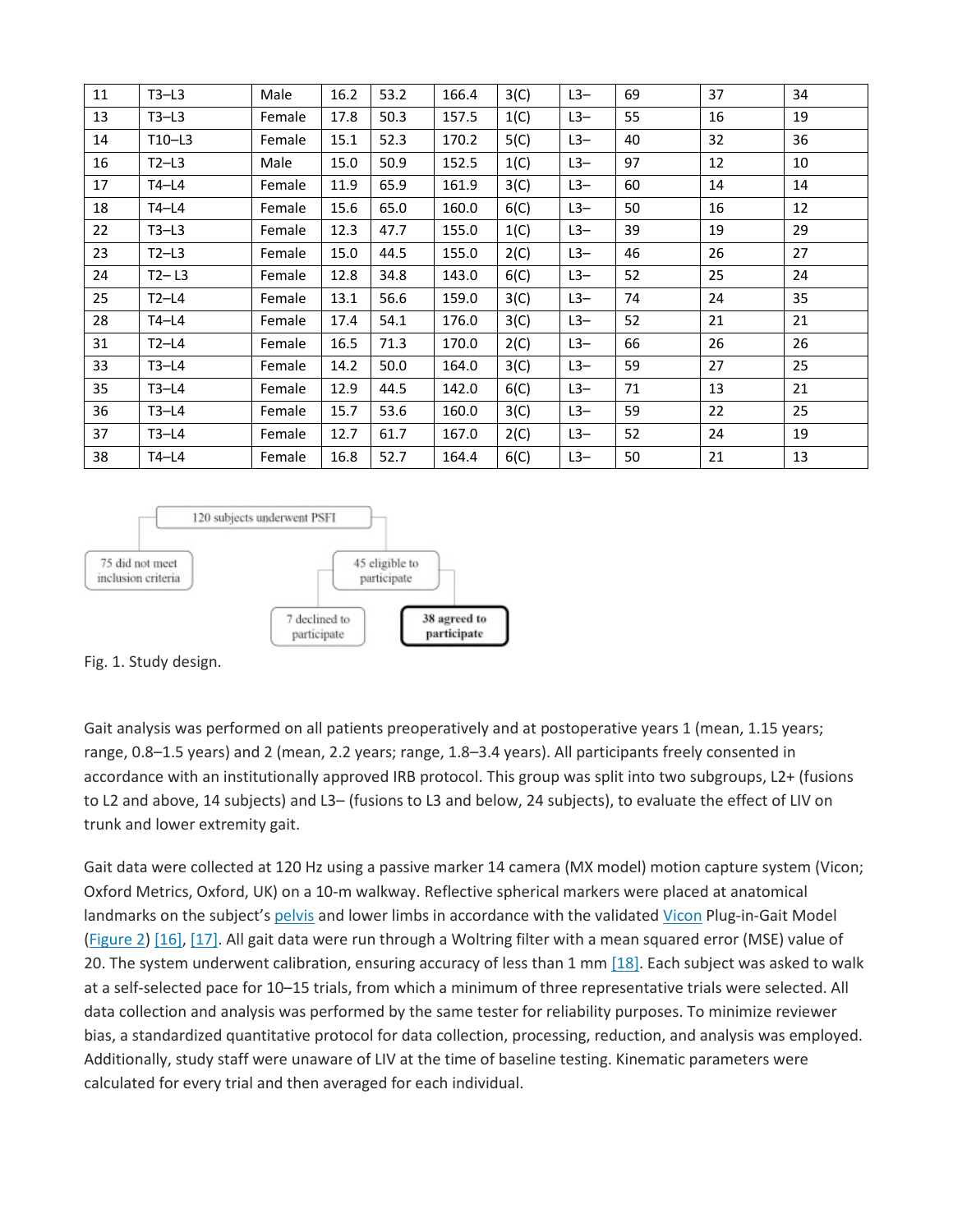

Fig. 2. [Vicon](https://www.sciencedirect.com/topics/medicine-and-dentistry/ascorbic-acid) PlugIn gait model markers.

Select gait parameters were compared to an age range–matched healthy, control group (11 males, 9 females, age 15.8 ± 2.4 years). Temporospatial values and ROM of the trunk, pelvis, hip, knee, and ankle were analyzed. A linear mixed model fit was used to account for within-person correlations. To evaluate the effect of PSFI on trunk/lower body gait parameters, Student *t* tests were performed to compare mean temporospatial values and kinematic excursions at preoperative, one-year, and two-year postoperative time points. To evaluate the effect of LIV on gait parameters, Student *t* tests were further used to compare participants fused at L2+ or L3–. Level of significance was set at 0.01 to control for multiple comparisons and potential for false discoveries. Statistical analysis was performed using SAS version 9.4 (IBM, Armonk, NY).

#### Results

Of the 38 patients initially tested, 29 returned for the one-year visit and 27 returned for the two-year visit. Results are summarized in [Table](https://www.sciencedirect.com/science/article/pii/S2212134X17304471?via%3Dihub#tbl2) 2. Preoperatively, the comparison between the L2+ and L3- group showed there were no significant differences between the two surgical groups for any variables analyzed (*Figure 3*). Decreased cadence was observed in both LIV groups at the one- and two-year visits. Slight decreases in overall [walking speed](https://www.sciencedirect.com/topics/medicine-and-dentistry/walking-speed) were observed; however, the difference was not statistically significant.

Table 2. Summary of temporal spatial parameters and lower body kinematics during gait for control group and each [spinal fusion](https://www.sciencedirect.com/topics/medicine-and-dentistry/spinal-fusion) group (L2+, L3-) during preoperative, 1-year, and 2-year follow-up.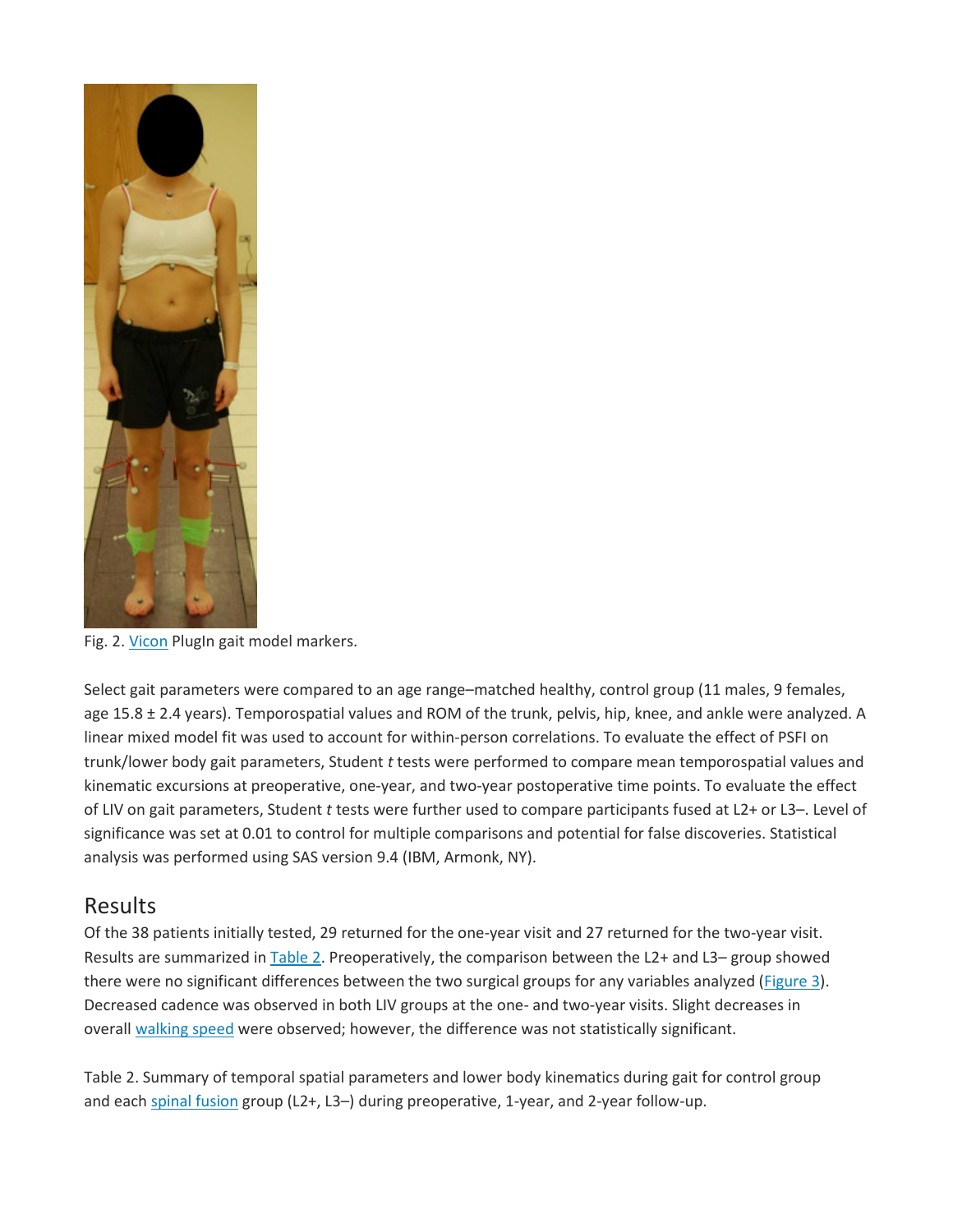|                              | Control    | Preoperative   |             | Postoperative 1-  |              | Postoperative 2-  |            |
|------------------------------|------------|----------------|-------------|-------------------|--------------|-------------------|------------|
|                              | $(n = 20)$ | $(n = 38)$     |             | year ( $n = 29$ ) |              | year ( $n = 27$ ) |            |
|                              |            | $L2+ (n = 14)$ | $L3-$ (n    | $L2+ (n = 9)$     | $L3-$ (n     | $L2+ (n = 8)$     | $L3-$ (n   |
|                              |            |                | $= 24$      |                   | $= 20$       |                   | $= 19$     |
| <b>Temporal spatial</b>      |            |                |             |                   |              |                   |            |
| parameters                   |            |                |             |                   |              |                   |            |
| Walking speed (m/s)          | 1.17       | 1.13(0.04)     | 1.21        | 1.10(0.03)        | 1.12         | 1.14(0.04)        | 1.15       |
|                              | (0.03)     |                | (0.03)      |                   | (0.02)       |                   | (0.03)     |
| Cadence (step/min)           | 59.3       | 55.5 $(1.3)^*$ | 57.3        | 54.7 $(1.2)$ **   | 53.9         | 53.6 $(1.5)$ **   | 54.8       |
|                              | (1.3)      |                | (0.9)       |                   | $(0.8)$ **   |                   | $(0.9)$ ** |
| Single support %             | 40(0)      | 39(0)          | 40(0)       | 40(0)             | 40(0)        | 39(1)             | 39(0)      |
| Double support %             | 21(1)      | 21(1)          | 19(1)       | 21(1)             | 21(0)        | 21(1)             | 22(1)      |
| Stride length (m)            | 1.2        | 1.2(0.02)      | 1.3         | 1.2(0.02)         | 1.2          | $1.3(0.02)*$      | 1.3        |
|                              | (0.03)     |                | $(0.02)*$   |                   | (0.02)       |                   | (0.02)     |
| <b>Sagittal kinematics</b>   |            |                |             |                   |              |                   |            |
| Trunk flexion range          | 2.7(0.7)   | 3.3(1.0)       | 3.5         | 3.0(0.4)          | 3.3          | 3.5(0.9)          | 3.3        |
| (°)                          |            |                | $(1.1)^{*}$ |                   | (0.9)        |                   | (0.9)      |
| Pelvic tilt range (°)        | 4.6(0.4)   | $3.4(0.3)$ **  | 3.5         | $3.5(0.3)*$       | 3.1          | $3.0(0.3)$ **     | 3.1        |
|                              |            |                | $(0.2)*$    |                   | $(0.2)_{**}$ |                   | $(0.2)$ ** |
| Hip flexion range (°)        | 44.2       | 43.1(1.2)      | 42.8        | 40.1 $(0.6)$ **   | 41.0         | 43.4(2.5)         | 42.6       |
|                              | (0.6)      |                | (1.0)       |                   | $(0.9)_{**}$ |                   | (0.9)      |
| Knee flexion range (°)       | 59.4       | 58.4(1.4)      | 55.9        | 53.1(3.5)         | 55.9         | 58.6(1.7)         | 57.5       |
|                              | (0.8)      |                | $(1.1)^{*}$ |                   | $(1.3)*$     |                   | (1.0)      |
| Ankle                        | 33.3       | 30.6(1.2)      | 30.8        | 33.2(2.2)         | 31.1         | 34.8(1.6)         | 32.5       |
| dorsi/plantarflexion         | (0.8)      |                | (1.2)       |                   | (1.6)        |                   | (1.0)      |
| range (°)                    |            |                |             |                   |              |                   |            |
| <b>Coronal kinematics</b>    |            |                |             |                   |              |                   |            |
| Trunk lateral bend           | 4.6(1.6)   | $3.0(2.0)*$    | 3.1         | $2.8(2.4)$ *      | 2.0          | $2.8(1.5)$ **     | 2.4        |
| range (°)                    |            |                | $(2.1)^{*}$ |                   | $(0.9)$ **   |                   | $(0.9)$ ** |
| Pelvic obliquity range       | 8.1(0.6)   | $10.8(0.9)$ ** | 8.7         | $10.1(0.9)*$      | 7.6          | 9.3(0.7)          | 8.7        |
| (°)                          |            |                | (0.6)       |                   | (0.5)        |                   | (0.6)      |
| Hip adduction range          | 13.4       | 14.1(1.0)      | 13.2        | 14.1(1.0)         | 12.1         | 13.9(0.6)         | 12.9       |
| (°)                          | (0.5)      |                | (0.6)       |                   | (0.5)        |                   | (0.5)      |
| <b>Transverse kinematics</b> |            |                |             |                   |              |                   |            |
| Trunk rotation range         | 6.8(2.3)   | 5.1(2.0)       | 5.7         | $5.1(0.9)$ **     | 6.3          | 5.2(1.2)          | 5.6        |
| (°)                          |            |                | (2.2)       |                   | (2.0)        |                   | (2.0)      |
| Pelvic rotation range        | 12.0       | 10.2(0.6)      | 10.5        | $7.6(0.4)$ *      | 8.6          | $7.3(0.9)*$       | 9.4        |
| (°)                          | (0.8)      |                | (0.8)       |                   | $(0.5)*$     |                   | $(0.6)*$   |
| Hip rotation range (°)       | 17.3       | 15.7(0.6)      | 14.4        | $13.8(0.7)$ **    | 13.8         | 16.0(1.1)         | 12.9       |
|                              | (1.1)      |                | $(0.9)*$    |                   | $(0.6)$ **   |                   | $(0.6)$ ** |
| Foot progression             | 15.5       | 15.7(1.1)      | 15.7        | $18.2(0.9)*$      | 15.8         | 17.0(1.4)         | 16.7       |
| range (°)                    | (0.8)      |                | (0.9)       |                   | (1.1)        |                   | (0.7)      |

Data are shown as mean (standard deviation).

<sup>∗</sup>p < .05, ∗∗p < .01.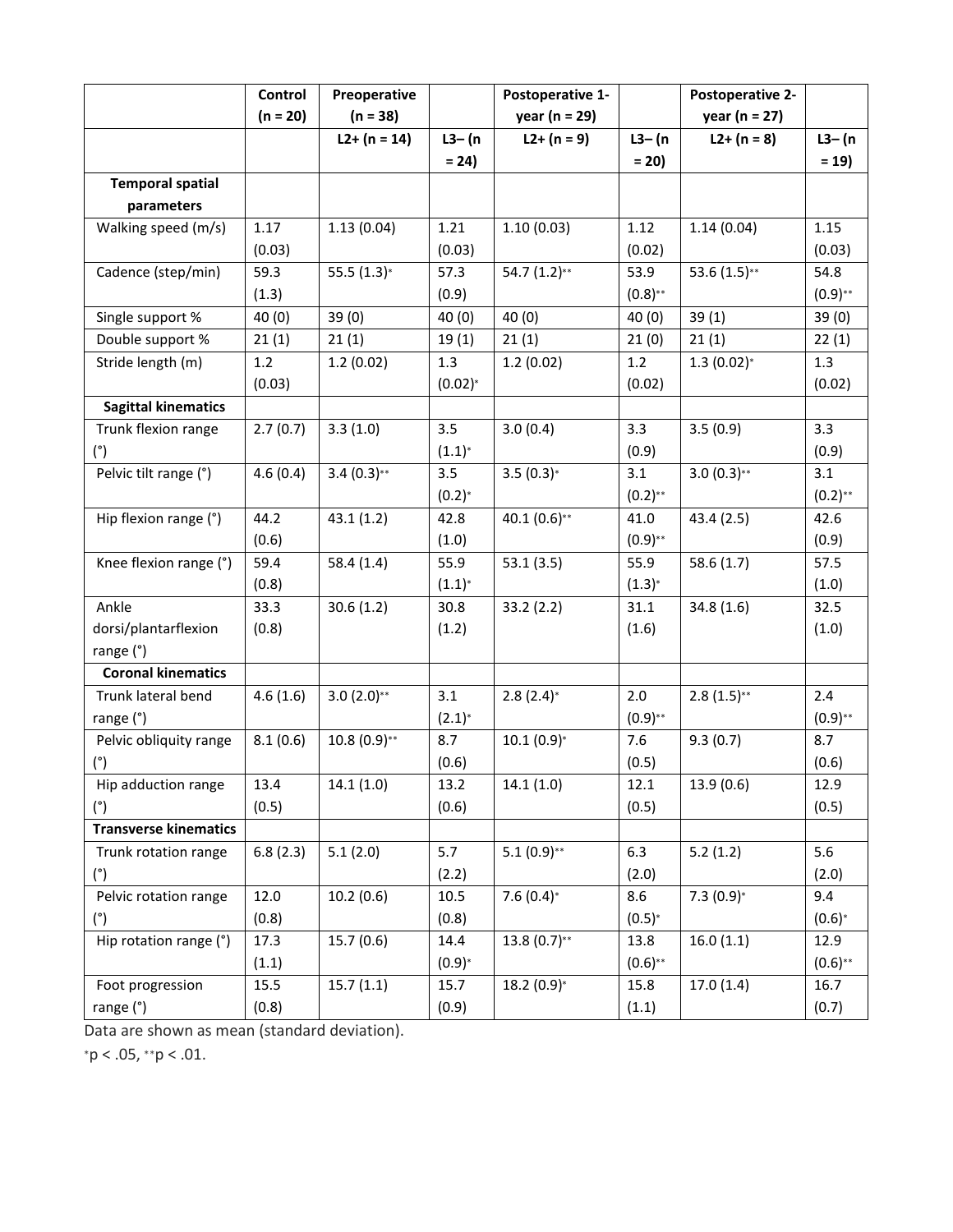

Fig. 3. Comparison of LIV groups at each visit. For each group, the central mark indicates the median, and the bottom and top edges of the box indicate the 25th and 75th percentiles, respectively. The whiskers extend to the most extreme data points not considered outliers, and the outliers are plotted individually using the plus symbol. \*Statistical difference from control group. ˆStatistical difference between LIV groups (p < .01).

Slight differences were observed in the kinematics when compared to the Control Group, most notably in the sagittal plane of the [pelvis](https://www.sciencedirect.com/topics/medicine-and-dentistry/pelvis) and the coronal plane of the trunk [\(Figure](https://www.sciencedirect.com/science/article/pii/S2212134X17304471?via%3Dihub#fig3) 3). In the trunk, lateral bending ROM was lower than the control group in the L3– group preoperatively, L2+ group at postoperative year 1, and both groups at postoperative year 2. Other groups tested did not meet our strict statistical requirement of p <.01. The ROM was lower in the L3– group than in the L2+ group at the one-year follow-up visit.

The pelvis showed decreased sagittal ROM in both groups as compared to controls at all time points tested but the decrease was not significant in the L3– group preoperatively or the L2+ group at postoperative year 1. However, no statistically significant differences were observed for comparisons between the two surgical groups. A preoperative increase in pelvic obliquity was observed in the L2+ group, which was corrected following surgery at the two-year visit. Pelvic rotation ROM was decreased but not significantly in both groups at both the one- and two-year visits.

At the hip, there was decreased ROM in the sagittal plane in both groups at the one-year visit. ROM returned to normal ranges at the two-year visit for both groups. Deceased hip rotation was also observed at the one-year visit for both groups. The L2+ group returned to normal ROM at the two-year visit whereas that for the L3– group remained low. Only minor differences were observed in the sagittal knee ROM and foot progression angle.

#### **Discussion**

The purpose of this study was to (1) compare pre-, one-year, and two-year postsurgery conditions in [scoliosis](https://www.sciencedirect.com/topics/medicine-and-dentistry/scoliosis) patients undergoing PSFI to assess effects on trunk and lower body kinematics during gait compared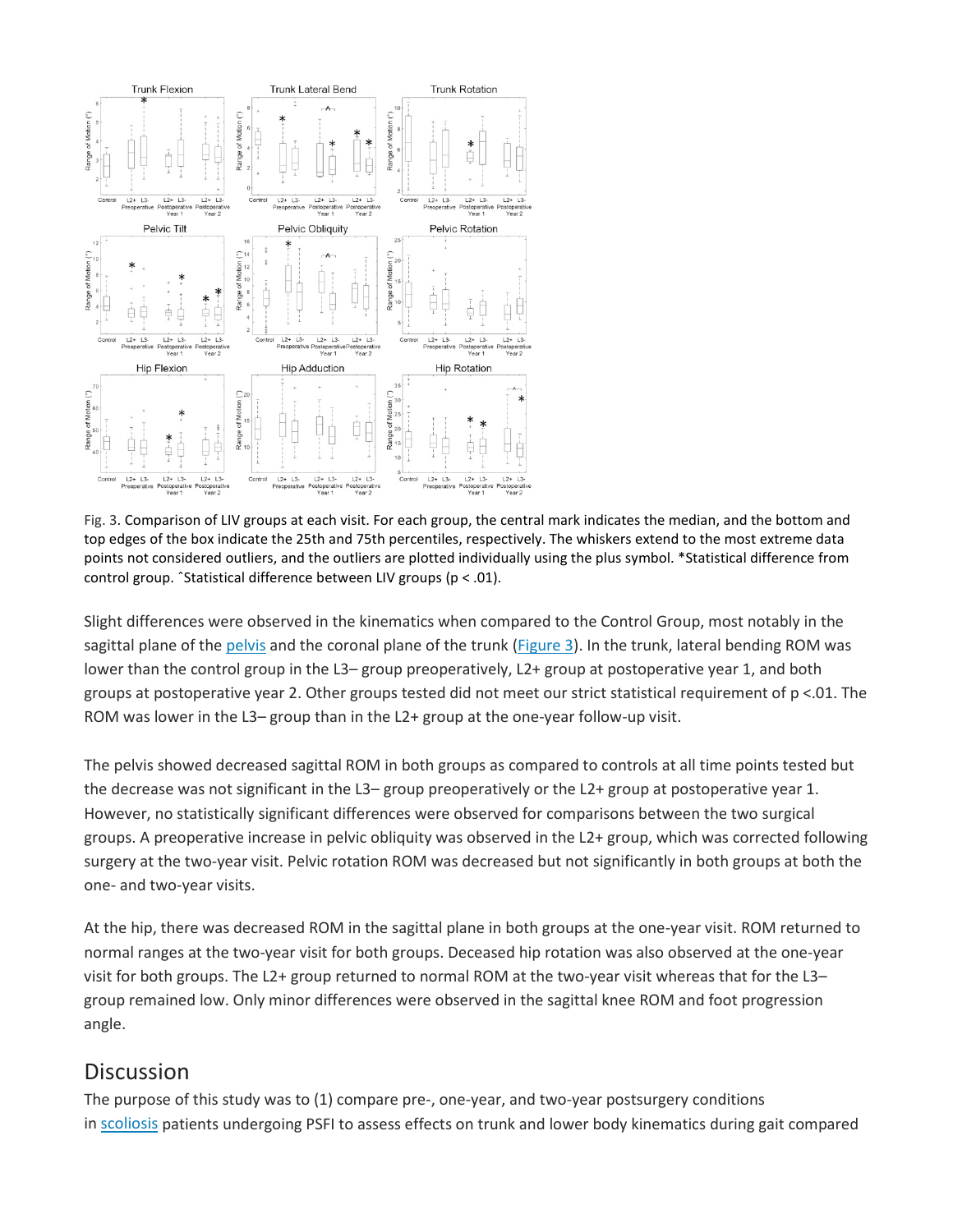to typically developing controls and (2) determine if the location of the lowest instrumented [vertebra](https://www.sciencedirect.com/topics/medicine-and-dentistry/vertebra) impacted the results. We hypothesized that the [spinal fusion](https://www.sciencedirect.com/topics/medicine-and-dentistry/spinal-fusion) would result in stiffer gait (as measured by joint ROM) and that individuals with PSFI to more distal LIV (L3 and below) would experience more joint stiffening during gait. Hypothesis 1 was partially accepted in that trunk lateral bending, [pelvis](https://www.sciencedirect.com/topics/medicine-and-dentistry/pelvis) sagittal bending, and pelvic rotation ROM was lower at the two-year follow-up. Hypothesis 2 was partially accepted in that the L3– group showed less hip ROM in the transverse plane.

The results of this gait analysis both agree and disagree with previously published literature on patients with AIS. The results of the two-year follow-up showed that temporal spatial parameters were only slightly impacted by the spinal fusion surgery. Previous data on the impact of spinal fusion on [gait speed,](https://www.sciencedirect.com/topics/medicine-and-dentistry/walking-speed) cadence, and stride length has been contradictory. One study showed a significant increase in gait speed postsurgery [\[19\]](https://www.sciencedirect.com/science/article/pii/S2212134X17304471?via%3Dihub#bib19) whereas others showed decreases in speed and step length [\[10\],](https://www.sciencedirect.com/science/article/pii/S2212134X17304471?via%3Dihub#bib10) [\[11\].](https://www.sciencedirect.com/science/article/pii/S2212134X17304471?via%3Dihub#bib11) Although our results showed statistically significant lower cadence and higher stride length as compared to controls, step length, walking speed, and cadence for all time points tested were within 95% confidence intervals reported for healthy males and females aged 10–19 years [\[20\],](https://www.sciencedirect.com/science/article/pii/S2212134X17304471?via%3Dihub#bib20) suggesting that the scoliosis deformity and spinal fusion did not cause clinically significant changes to these parameters. Work that compares the kinematics of subjects with AIS to a healthy control group is limited. Mahanudens et al. showed decreased frontal pelvis and hip motion and transversal hip motion [\[12\].](https://www.sciencedirect.com/science/article/pii/S2212134X17304471?via%3Dihub#bib12) Our populations showed agreement in frontal plane pelvic motion (L2+ group) and transversal hip motion (L3– group); however, we did not observe decreased hip frontal plane motion in either group. In the previous paper, gait analysis was performed on a treadmill at a set walking speed for all participants which differed from the self-selected walking speed in the current work. This controlled walking speed may have caused [gait](https://www.sciencedirect.com/topics/medicine-and-dentistry/gait-disorder)  [deviations](https://www.sciencedirect.com/topics/medicine-and-dentistry/gait-disorder) which did not occur when patients were allowed to walk at a self-selected pace.

Several decreases in mobility were still observed at the two-year visit. Although the trunk lateral bending ROM during walking was decreased (average ROM 4.6°, 2.8°, and 2.0° for the control, L2+, and L3– groups, respectively), this is well below the total available lateral bending ROM, which was measured to range from 37° to 57° reported in our previous study that included the same patients [\[5\].](https://www.sciencedirect.com/science/article/pii/S2212134X17304471?via%3Dihub#bib5) Findings from the current study suggest that available ROM is not the cause of these gait deviations. It is plausible that the reduced ROM in patients with AIS is attributed to a compensatory mechanism to avoid loss of balance; however, there have been contradictory results in regard to balance capabilities of patients with AIS. Chen et al. reported decreased ROM of the pelvis in the transverse plane and the spine in the coronal plane when comparing patients with AIS to control subjects. It was noted that this decreased pelvic ROM may indicate that subjects with AIS need to restrict their movements to keep the upper body balanced because of geometric asymmetry from the deformity [\[21\].](https://www.sciencedirect.com/science/article/pii/S2212134X17304471?via%3Dihub#bib21) This work also showed patients with AIS to have poorer postural stability when compared to normal subjects [\[21\].](https://www.sciencedirect.com/science/article/pii/S2212134X17304471?via%3Dihub#bib21) This contradicts the work of Kurapati et al. [\[15\],](https://www.sciencedirect.com/science/article/pii/S2212134X17304471?via%3Dihub#bib15) which showed patients with AIS to have improved volitional weight shifting over typically developing controls, suggesting they learn to improve the initial accuracy of their weight shifts despite an aberrant center of gravity.

It has been reported that spinal fusion causes an increase in the incidence of lower back pain [\[18\];](https://www.sciencedirect.com/science/article/pii/S2212134X17304471?via%3Dihub#bib18) therefore, correcting spinal alignment while maintaining normal [joint function](https://www.sciencedirect.com/topics/medicine-and-dentistry/joint-function) remains an important clinical concern. Although most gait abnormalities were diminished by the two-year postoperative appointment, [pelvic tilt,](https://www.sciencedirect.com/topics/medicine-and-dentistry/pelvic-tilt) trunk lateral [bend,](https://www.sciencedirect.com/topics/medicine-and-dentistry/chlordiazepoxide) and pelvic and hip rotation range remained lower compared with the control group. Stiffness during gait may inhibit the cocontraction of the lumbo-pelvic muscles that has been noted in scoliosis patients [\[12\]](https://www.sciencedirect.com/science/article/pii/S2212134X17304471?via%3Dihub#bib12) . If stiff gait is in fact only a compensatory safety mechanism to avoid loss of balance, intervention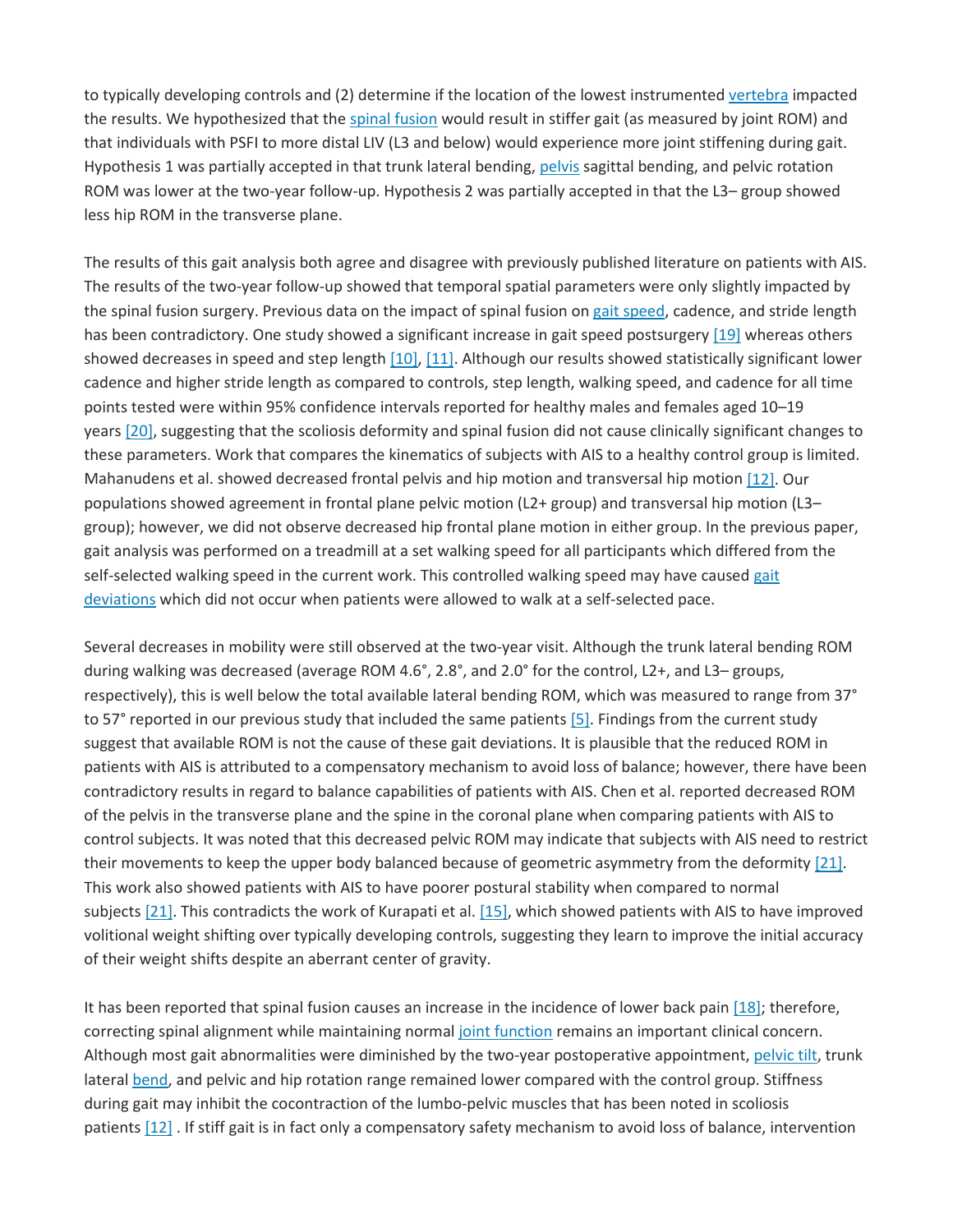techniques to regain this ROM may be warranted to reduce the potential for low back pain from excessive muscular strain due to cocontraction.

With respect to lowest instrumented vertebrae, the current study showed limited significant differences in gait preoperatively and at the one- and two-year follow-up between the L2+ and the L3– group. This suggests that LIV does not greatly affect functional tasks such as gait. A major limitation to this work was that patients were not randomly assigned an LIV; rather, the appropriate LIV was determined by the operating surgeon. However, there was no statistical significance between the Cobb angles between the two groups at any of the time points tested. A long-term study of individuals with AIS at least 20 years after surgery showed subjects with fusion ending at L3 or above had better lumbar mobility compared to those with more distal ending fusions [\[3\]](https://www.sciencedirect.com/science/article/pii/S2212134X17304471?via%3Dihub#bib3) and a study on trunk mobility showed a trend toward greater postoperative reduction in peak forward flexion at more distal LIVs [\[5\].](https://www.sciencedirect.com/science/article/pii/S2212134X17304471?via%3Dihub#bib5) One reason for limited differences between the two groups could be that differences might only be seen at LIVs more distal than L3. Our sample size prohibited us from dividing our AIS population into more than two LIV groups. Future work could use larger patient populations to assess differences in LIVs below L3.

A further limitation of this study was that a power analysis was not completed prior to the study because of a lack of pilot data. Using the primary variable of interest (sagittal trunk ROM) based on previous literature [\[5\],](https://www.sciencedirect.com/science/article/pii/S2212134X17304471?via%3Dihub#bib5) a power analysis was conducted to guide future work on this subject. Power analysis showed that to accurately capture a difference between the two LIV groups at 80% power, 2203 subjects would need to be analyzed.

In conclusion, patients with AIS showed decreased ROM preoperatively, primarily in pelvic tilt, pelvic rotation, and hip rotation. Postoperatively, further decreases in ROM were observed for these parameters as well as hip flexion. These ROM variables remained relatively consistent following the two-year visit, indicating that most of the kinematic changes occurred in the first year following surgery. It is likely that no functional differences were seen in the current study due to the lack of full ROM used during normal gait. As such, expansion of the study to include more complex tasks that utilize greater ROM in the pelvis and hip, such as running, jumping, and changing direction, may reveal group differences and as such warrant further investigation before conclusions regarding functional tasks and LIVs are made.

#### Acknowledgments

The contents of this manuscript were developed under a grant from the US Department of Health and Human Services–National Institute on Disability, Independent Living, and [Rehabilitation](https://www.sciencedirect.com/topics/medicine-and-dentistry/rehabilitation-engineering) Research (NIDILRR): Advanced Rehabilitation Research Training in Pediatric Mobility for Physicians and Engineers. 90AR5022-01-00 (Formerly H133P140023-14). The contents do not necessarily represent the policy of NIDILRR, ACL, and HHS, and you should not assume endorsement by the Federal Government. Support for the study also came from the Hainer Foundation and DePuy Spine.

#### References

- [\[1\]](https://www.sciencedirect.com/science/article/pii/S2212134X17304471?via%3Dihub#bbib1) R.M. Ali, O. Boachie-Adjei, B.A. Rawlins **Functional and radiographic outcomes after surgery for adult scoliosis using third-generation instrumentation techniques** Spine (Phila Pa 1976), 28 (2003), pp. 1163- 1169 discussion 1169–70
- [\[2\]](https://www.sciencedirect.com/science/article/pii/S2212134X17304471?via%3Dihub#bbib2) J.A. Byrd 3rd, P.V. Scoles, R.B. Winter, *et al.***Adult idiopathic scoliosis treated by anterior and posterior spinal fusion** J Bone Joint Surg Am, 69 (1987), pp. 843-850